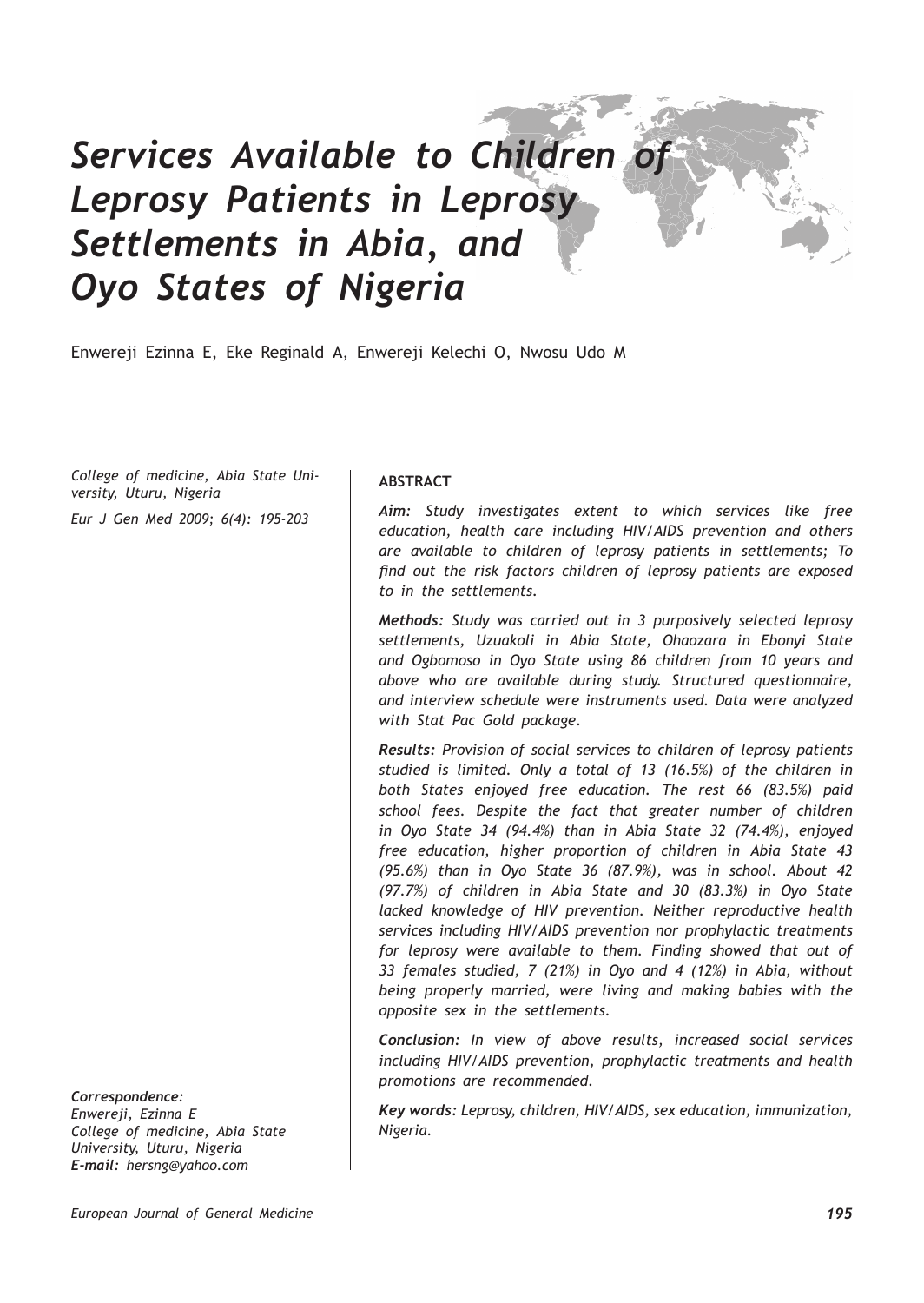# **INTRODUCTION**

The core function of any government is to provide services such as free education, health care services and others to its citizens irrespective of their social status. Yet many governments selectively deliver these basic services (1,2) and expose children of leprosy patients to poor environmental conditions including social integration with others (3).

Other studies (4,5) specifically noted that though various organizations, like World Health Organization, German Leprosy Relief Association, International Christian Crusaders Foundation, Damien Foundation, Methodist Mission, Assemblies of God Mission, British Leprosy Organization, Federal and State governments of Nigeria have for years provided material and human resources to the settlements in Abia, Ebonyi, and Oyo States, yet little or no information is available on the extent to which children of leprosy patients benefit from these services. Studies (6,7) stress that prejudice that children of leprosy patients harbour mycobacterium leprae like their parents result to isolation, discrimination and encourage their exclusion from most social services. Widespread discrimination and rejection of children of leprosy patients in employment agencies have been confirmed by (9-11), in marriages by (12-14) and in schools by (15-18).

There is therefore the need to appraise the services available to children of leprosy patients resident in leprosy settlements in Nigeria so as to reduce the tendency of excluding them from national welfare planning services. The feeling that children of leprosy patients, like others in the society, might be exposed to several health risks if not provided with health care prevention programmes motivated the authors to carry out this study.

The study therefore, documents social and health services available to children of leprosy patients and also the risks they are exposed to while in the settlements.

The question is, do health care providers and others discriminate against children of leprosy patients in settlements when providing health care and other services? To what extent do the governments (Local, State and Federal) provide social services to these children? Answers to these questions will show the extent to which these children are encouraged to live useful and independent lives in Nigeria.

# **MATERIALS and METHOD**

Nigeria has 6 geo-political zones. Each zone has at least a leprosy settlement. This descriptive study investigated types of services extended to children of leprosy patients in leprosy settlements in 2 zones of Nigeria (South East and South West zones). Three purposively selected leprosy settlements Uzuakoli in Abia State and Ohaozara in Ebonyi State and Ogbomoso in Oyo State of Nigeria were studied. These settlements were chosen for study because they are the only functional leprosy settlements in these zones with inmates (leprosy patients and their children). In other settlements, inmates have deserted the settlements and taken to street begging.

A sample of 86 children of leprosy patients 10 years and above, who are resident in the 3 settlements were purposively chosen for study. These are the total number of children who were available at the time of study and who are also capable of providing needed information. This is made up of 40 children in Uzuakoli, 5 in Ohaozara and 41 in Ogbomoso leprosy settlements. Because of the few number of children, 5 in Ohaozara in Ebonyi State, data from this settlement were analyzed together with those in Uzuakoli in Abia State. The analyses in these two States were merged because Ohaozara and Uzuakoli have same cultural background. Ohaozara was part of Abia State before the creation of Ebonyi State. In this analysis, settlements are interchanged with the states where they are sited.

Structured questionnaire and interview guide were used to collect information from the children. The analysis of data was done with Stat Pac Gold package. The statistical test performed is  $\chi^2$  test on Contingency Table (cross tabs) analysis. It examines the relationship between questions or issues raised in the two States (Abia and Oyo). This implies that responses to the questions are compared in Abia and Oyo States. All tests are done at 5% (.05) level of significance. This implies that any calculated  $\chi^2$  with significance probability less than 0.05 is statistically significant.

To carryout this survey, written approvals were got from the Leprologists in charge of the settlements in Ministry of Health in Abia, Ebonyi and Oyo States. To obtain information from the children of leprosy patients, the consents of the health workers in the settlements as well as that of the leprosy patients themselves were got.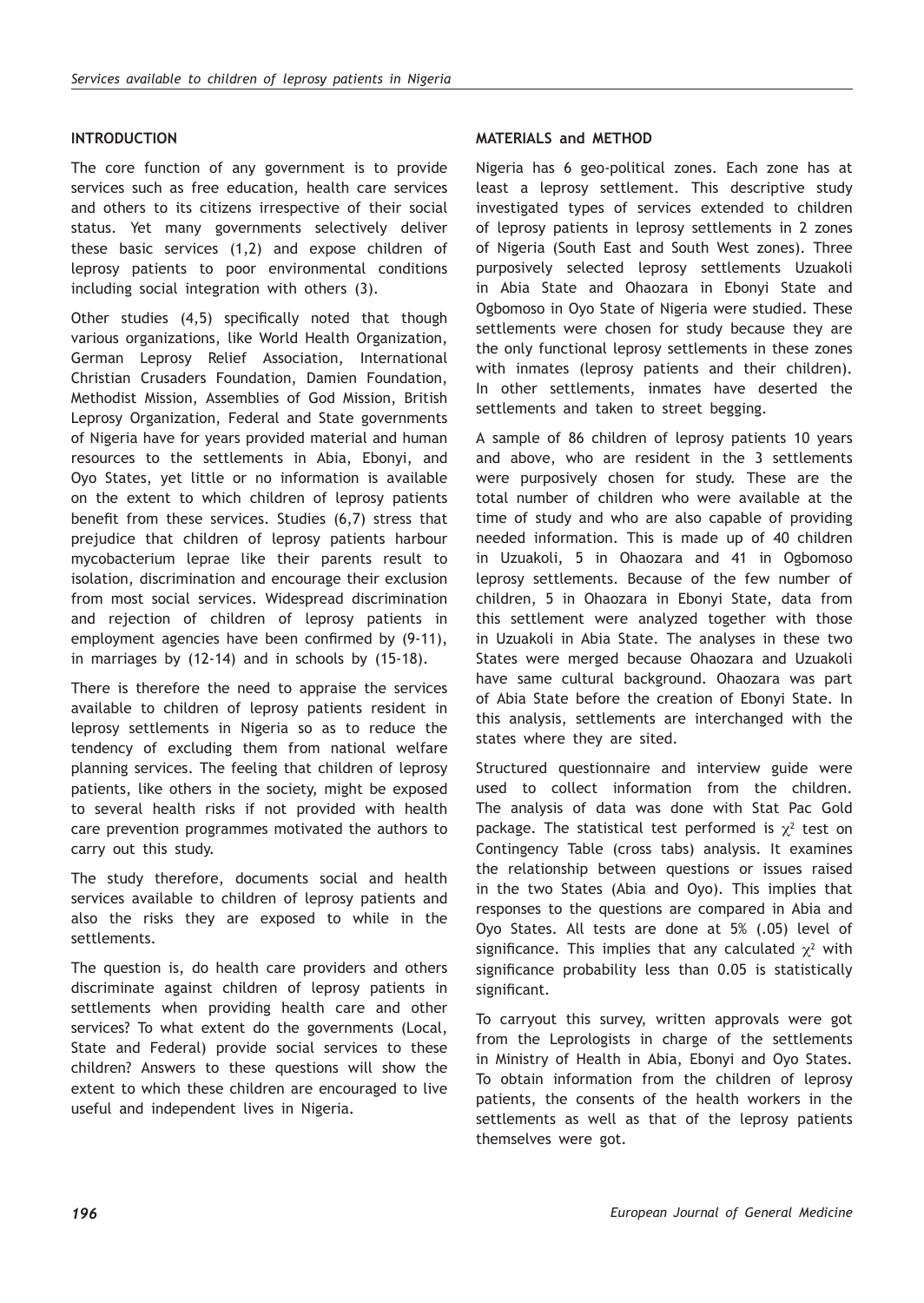# **RESULTS**

# **Demographic Variables of the Children**

The children studied were made up of 23 males and 18 females in Oyo State and 30 males and 15 females in Abia State who are within the ages of 10 to 27 years. The mean age of the children in Oyo State was 14.7  $\pm$ 4.1 while that for those in Abia State was 12.3  $\pm$ 2.2. The children of leprosy patients in Oyo State were older than those in Abia State p= 0.001.

More than half of the children studied, 27 (65.9%) in Oyo State and 25 (55.6%) in Abia State were born in the settlements. The rest were born outside the settlements. Also half of the children in Oyo State 23 (56.1%) and 22 (48.9%) in Abia State live with their parents while the rest live with other relations and friends.

# **Schooling of Children of Leprosy Patients**

Finding shows that except for Uzuakoli settlement in Abia State, where a primary school is sited in the settlement, other settlements do not have schools located in them. Children of leprosy patients in these settlements cover between 7 to 18 kilometers daily to attend school. Locating a school inside the settlement influenced rate of schooling. In Abia State, 43 (95.6%) of the children more than in Oyo State 36 (87.9%) were in primary to post–secondary. From the reasons 7 children who were not in school gave in both states, 3 (42.8%) were because their parents could not afford school fees, while 4 (57.2%) were because of lack of interest to go to school.

Further finding showed that a good number of the children of leprosy patients did not enjoy free education. As high as 66 (83.5%) of the children in both States paid school fees. Only 13 (16.5%) of the children in both States indicated that they enjoyed free education, but this was at the instance of the donor Agencies (German Leprosy Foundation and Damien Foundation). Table 1 contains data on the extent the children enjoyed free education.

There was need to find out whether the children who said they were in school actually attended school regularly. Finding showed that out of 43 (95.6%) of children who were in school in Abia State, and 36 (87.9%) in Oyo State, only 13 (30.2%) in Abia State and 16 (44.4%) in Oyo State attended school regularly (at least 4 times a week) during the period of study. Some of the reasons the children gave for not attending school regularly included having to walk long distances between settlements and school, being unable to pay school fees and lack of time to attend school. Details of the reasons the children gave are contained in Table 2.

# **Social Integration of Children of Leprosy Patients with Others in School**

The extent to which children of leprosy patients relate with others in school was used to measure their social integration as well as the extent to which they are discriminated against. From the children's responses, their social integration with others is encouraging. About 42 (93.3%) of the children in Abia State and 30 (73.2%) in Oyo State respectively said they enjoyed cordial relationship with others in school (Table 3).

# **Extracurricular Activities**

v The types of extracurricular activities the children of leprosy patients had were further used to measure their acceptance in the school environment. The finding showed that 32 (78.1%) of the children in Oyo State and 42 (93.3%) in Abia State participated in activities such as foot-balling, net-balling, dancing

|  |  |  |  |  |  |  | Table 1. Paid school fees *States Cross tabulation. |
|--|--|--|--|--|--|--|-----------------------------------------------------|
|--|--|--|--|--|--|--|-----------------------------------------------------|

|                      | <b>States</b> |        |        |
|----------------------|---------------|--------|--------|
| Paid school fees     | Abia          | Oyo    | Total  |
| Yes count % within   | 32            | 34     | 66     |
| <b>States</b>        | 74.4%         | 94.4%  | 83.5%  |
| No count % within    | 11            | 2      | 13     |
| <b>States</b>        | 25.6%         | 5.6%   | 16.5%  |
| Total count % within | 43            | 36     | 79     |
| <b>States</b>        | 100.0%        | 100.0% | 100.0% |

|                                            |                    |    | Chi-Square Tests |                                                |               |
|--------------------------------------------|--------------------|----|------------------|------------------------------------------------|---------------|
|                                            | Value              | df | Asymp.<br>Sig.   | Exact<br>Sig.<br>(2-sided) (2-sided) (1-sided) | Exact<br>Sig. |
| Pearson                                    | 5.716 <sup>b</sup> | 1  | 0.017            |                                                |               |
| Chi-Square<br>Continuity                   | 4.352              |    | 0.037            |                                                |               |
| correction <sup>a</sup>                    | 6.299              |    | 0.012            |                                                |               |
| likelihood Ratio<br>Fisher's Fxact<br>Test |                    |    |                  | 0.030                                          | 0.016         |
| Linear-by-Linear                           | 5.644              |    | 0.018            |                                                |               |
| Association                                | 79                 |    |                  |                                                |               |
| N of Valid Cases                           |                    |    |                  |                                                |               |
| a. Computed only for a 2 x 2 table.        |                    |    |                  |                                                |               |

*b. 0 cells (0.0%) have expected count less than 5. The minimum expected Count is 5.92.*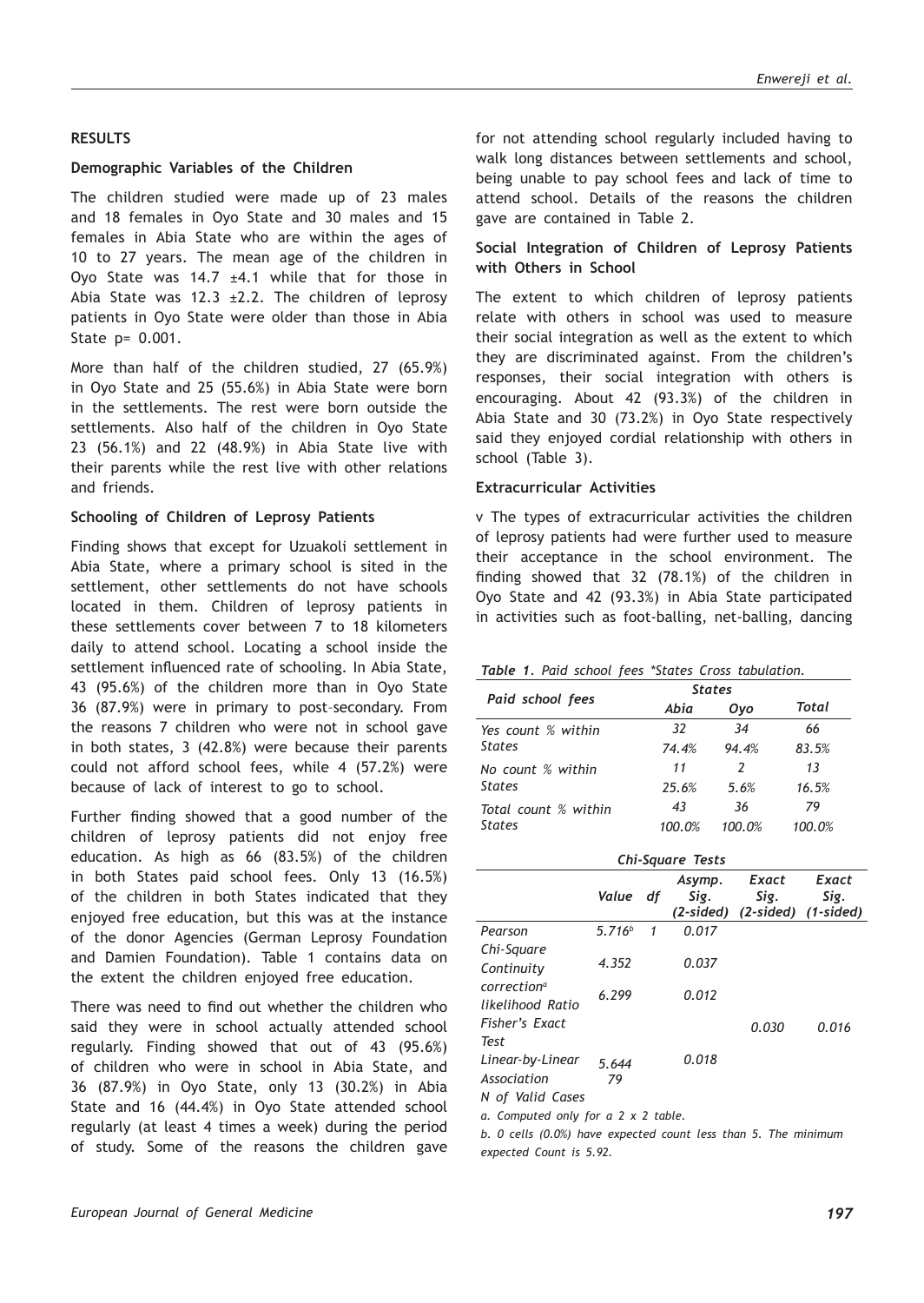| Reasons for not                       | <b>States</b>            |        |                |  |
|---------------------------------------|--------------------------|--------|----------------|--|
| <b>Attending School</b><br>Regularly  | Abia                     | Oyo    | Total          |  |
| Distance to school. Is                | $\overline{4}$           | 18     | 22             |  |
| count far % within<br><b>States</b>   | 5.0%                     | 19.1%  | 12.6%          |  |
| Inability to pay count                | 19                       | 15     | 34             |  |
| school fees % within<br><b>States</b> | 23.8%                    | 16.0%  | 19.5%          |  |
| Hawking count % within                | $\overline{\mathcal{A}}$ | 6      | 10             |  |
| <b>States</b>                         | 5.0%                     | 6.4%   | 5.7%           |  |
| Farming count % within                | 5                        | 22     | 27             |  |
| <b>States</b>                         | 6.3%                     | 23.4%  | 15.5%          |  |
| Poultry keeping count %               | 28                       | 11     | 39             |  |
| within<br><b>States</b>               | 35.0%                    | 11.7%  | 22.4%          |  |
| Piggery count % within                | $\overline{2}$           |        | $\overline{2}$ |  |
| <b>States</b>                         | 2.5%                     |        | 1.1%           |  |
| Housekeeping count %                  | 14                       | 16     | 30             |  |
| within<br><b>States</b>               | 17.5%                    | 17.0%  | 17.2%          |  |
| Braiding/barbing count %              | 1                        |        | 1              |  |
| within<br><b>States</b>               | 1.3%                     |        | 0.6%           |  |
| Baby seating count %                  | 3                        | 6      | 9              |  |
| within<br><b>States</b>               | 3.8%                     | 6.4%   | 5.2%           |  |
| Total count % within                  | 80                       | 94     | 174            |  |
| <b>States</b>                         | 100.0%                   | 100.0% | 100.0%         |  |

|  |                           |  | <b>Table 2.</b> Reasons for not Attending School Regularly |  |
|--|---------------------------|--|------------------------------------------------------------|--|
|  | States' Cross tabulation. |  |                                                            |  |

#### *Chi-Square Tests Value Df Asymp. Sig. (2-sided) Pearson Chi-Square Likelihood ratio Linear-by-Linear 31.102a 33.915 2.076 174 8 8 1 0.000 0.000 0.150*

*Association*

*N of Valid Cases*

*a. 7 cells (38.9%) have expected count less than 5. The minimum expected count is. 46.*

competition, track race, debating and religious activities. Only 3 (8.3%) of the children in Oyo State and 1 (2.3%) in Abia State did not participate in any extracurricular activity because of lack of interest.

*Table 3. Relationship between the children of leprosy patients and others in school \*States Cross tabulation.*

| Relationship<br>between the                             | <b>States</b> |        |        |
|---------------------------------------------------------|---------------|--------|--------|
| children of leprosy<br>patients and<br>others in school | Abia          | Oyo    | Total  |
| Cordial relationship                                    | 42            | 30     | 72     |
| count % within<br><b>States</b>                         | 93.3%         | 73.2%  | 83.7%  |
| Not count cordial                                       | 3             | 11     | 14     |
| relationship %<br>within<br><b>States</b>               | 6.7%          | 26.8%  | 16.3%  |
| Total count %                                           | 45            | 41     | 86     |
| within<br><b>States</b>                                 | 100.0%        | 100.0% | 100.0% |

| Chi-Square Tests                                      |                    |   |                             |                            |                              |  |  |  |  |
|-------------------------------------------------------|--------------------|---|-----------------------------|----------------------------|------------------------------|--|--|--|--|
|                                                       | Value df           |   | Asymp.<br>Sig.<br>(2-sided) | Exact<br>Sig.<br>(2-sided) | Exact<br>Sig.<br>$(1-sided)$ |  |  |  |  |
| Pearson                                               | 6.399 <sup>b</sup> | 1 | 0.011                       |                            |                              |  |  |  |  |
| Chi-square                                            |                    |   |                             |                            |                              |  |  |  |  |
| Continuity                                            | 5.005              | 1 | 0.025                       |                            |                              |  |  |  |  |
| correction <sup>a</sup>                               | 6.683              | 1 | 0.010                       |                            |                              |  |  |  |  |
| likelihood                                            |                    |   |                             | 0.018                      | 0.012                        |  |  |  |  |
| ratio                                                 | 6.325              | 1 | 0.012                       |                            |                              |  |  |  |  |
| Fisher's                                              | 86                 |   |                             |                            |                              |  |  |  |  |
| Exact                                                 |                    |   |                             |                            |                              |  |  |  |  |
| Test                                                  |                    |   |                             |                            |                              |  |  |  |  |
| Linear-by-                                            |                    |   |                             |                            |                              |  |  |  |  |
| Linear                                                |                    |   |                             |                            |                              |  |  |  |  |
| Association                                           |                    |   |                             |                            |                              |  |  |  |  |
| N of valid                                            |                    |   |                             |                            |                              |  |  |  |  |
| Cases                                                 |                    |   |                             |                            |                              |  |  |  |  |
| a. Computed only for a 2 x 2 table.                   |                    |   |                             |                            |                              |  |  |  |  |
| b. 0 cells (.0%) have expected count less than 5. The |                    |   |                             |                            |                              |  |  |  |  |
| minimum expected Count is 6.67.                       |                    |   |                             |                            |                              |  |  |  |  |

Further investigation revealed that a good number of the children 82 (95.4%) in both States had represented their schools in several activities including sports.

## **Children's Desire to Live Outside the Settlement**

Realizing the mean ages of the children of leprosy patients, 14.7±4.1 in Oyo State and 12.3±2.2 in Abia State and also the fact that some of these children, without being properly married, are cohabiting and making babies with the opposite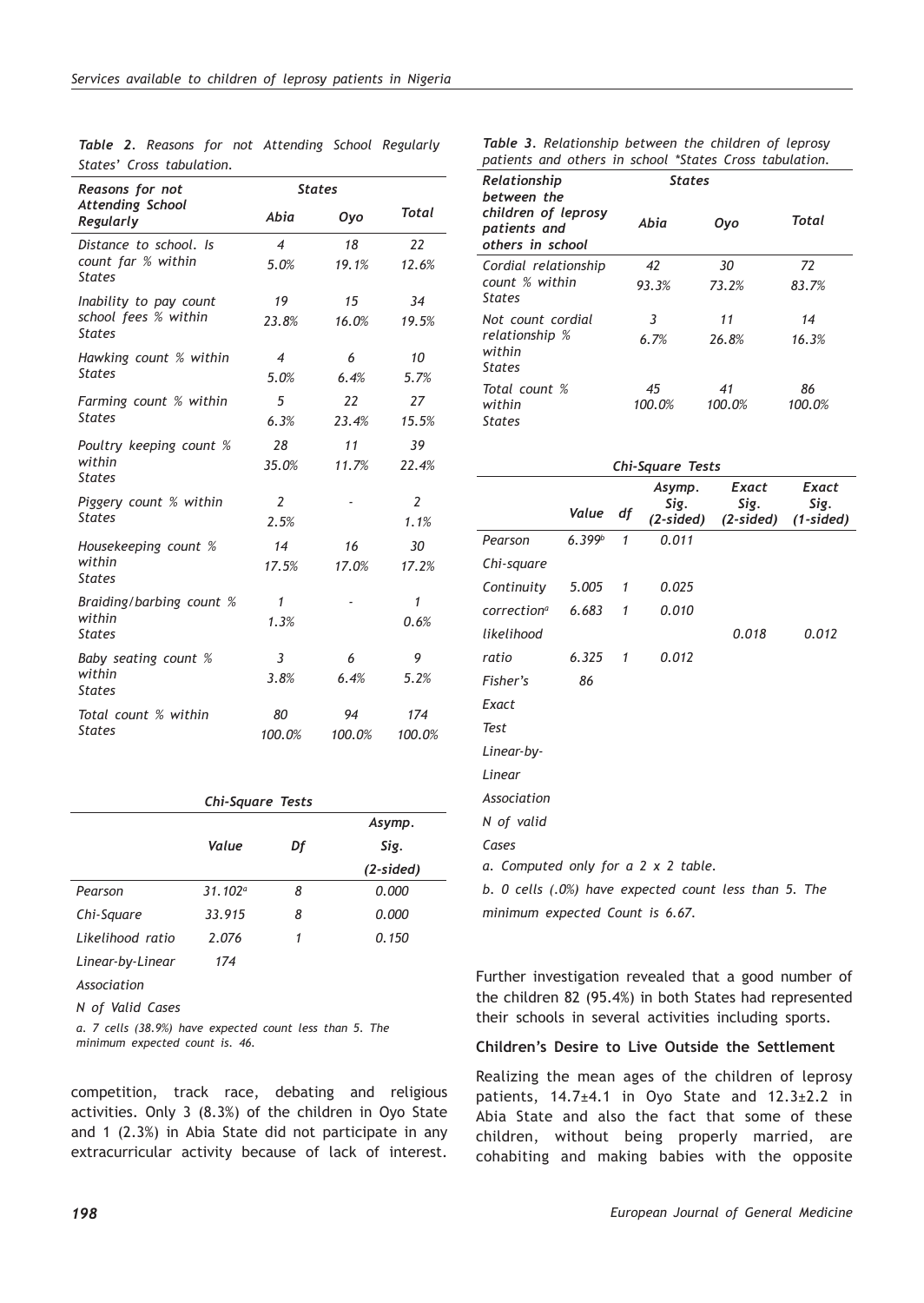sex in the settlements, there was need to find out the children's willingness to live somewhere else other than the settlements. To this end, the children's desire to live outside the settlement was sought. The findings showed that 21 (51.2%) of the children in Oyo State and 32 (71.1%) in Abia State were desirous to live somewhere else other than the settlements. Table 4 contains the children's responses to the question.

|                           |  |  | <b>Table 4.</b> Children's desire to live outside the settlement. |
|---------------------------|--|--|-------------------------------------------------------------------|
| * States Crosstabulation. |  |  |                                                                   |

|                                                        | <b>States</b> |              |              |
|--------------------------------------------------------|---------------|--------------|--------------|
|                                                        | Abia          | Oyo          | Total        |
| Children's desire<br>to live outside the<br>settlement |               |              |              |
|                                                        | 32            | 21           | 53           |
| Yes % within<br><b>States</b>                          | 71.1%         | 51.2%        | 61.6%        |
| No % within                                            | 13            | 20           | 33           |
| <b>States</b>                                          | 28.9%         | 48.8%        | 38.4%        |
| Total                                                  |               |              |              |
| Count % within<br><b>States</b>                        | 45<br>100.0%  | 21<br>100.0% | 53<br>100.0% |

|                                                       | Chi-Square Tests   |    |                             |                            |                              |  |  |  |  |  |
|-------------------------------------------------------|--------------------|----|-----------------------------|----------------------------|------------------------------|--|--|--|--|--|
|                                                       | Value              | df | Asymp.<br>Sig.<br>(2-sided) | Exact<br>Sig.<br>(2-sided) | Exact<br>Sig.<br>$(1-sided)$ |  |  |  |  |  |
| Pearson                                               | 3.590 <sup>b</sup> | 1  | 0.058                       |                            |                              |  |  |  |  |  |
| Chi-square                                            |                    |    |                             |                            |                              |  |  |  |  |  |
| Continuity                                            | 2.798              | 1  | 0.094                       |                            |                              |  |  |  |  |  |
| correction <sup>a</sup>                               | 3.610              | 1  | 0.057                       |                            |                              |  |  |  |  |  |
| likelihood                                            |                    |    |                             | 0.077                      | 0.047                        |  |  |  |  |  |
| ratio                                                 |                    |    |                             |                            |                              |  |  |  |  |  |
| Fisher's                                              |                    |    |                             |                            |                              |  |  |  |  |  |
| Exact                                                 |                    |    |                             |                            |                              |  |  |  |  |  |
| <b>Test</b>                                           |                    |    |                             |                            |                              |  |  |  |  |  |
| Linear-by-                                            | 3.548              | 1  | 0.060                       |                            |                              |  |  |  |  |  |
| Linear                                                | 86                 |    |                             |                            |                              |  |  |  |  |  |
| Association                                           |                    |    |                             |                            |                              |  |  |  |  |  |
| N of valid                                            |                    |    |                             |                            |                              |  |  |  |  |  |
| Cases                                                 |                    |    |                             |                            |                              |  |  |  |  |  |
| a. Computed only for a 2 x 2 table.                   |                    |    |                             |                            |                              |  |  |  |  |  |
| b. 0 cells (.0%) have expected count less than 5. The |                    |    |                             |                            |                              |  |  |  |  |  |
| minimum expected Count is 6.67.                       |                    |    |                             |                            |                              |  |  |  |  |  |

The reasons given by the few children 20 (48.8%) in Oyo State and 13 (28.9%) in Abia State who said that they would not like to live somewhere else other than the settlement include: loss of contact with family members, fears of being rejected by family members as well as fears of separating from loved ones in the settlement.

# **Career Goals**

Realizing the fact that the children of leprosy patients also need to aspire to higher goals like other children in the society, so as to live independent lives, they were requested to list their expected career goals in life. From the children's responses medicine and nursing were the main professions they listed, showing that they are also aspiring to higher goals like others in the society. Table 5 shows the children's aspirations.

From the list of professions the children gave, one is safe to deduce that the children of leprosy patients in settlements have high aspirations. This deduction is of value because it would assure policy makers in governments (federal, state and local) that if these children are motivated through providing them with accessible and affordable quality education, that they are likely to succeed and thereby contribute their quota in nation building.

# **Provision of Health Care Services and/or Health Care Seeking Behaviour**

Finding showed that health care services to children of leprosy patients were not totally free. Treatment for minor ailments was paid for by the parents of the children. Results showed that the parents of 26 (57.8%) of the children in Abia State, and 32 (78%) in Oyo State, paid for the cost of treating minor ailments for their children. The few parents who said that they could not afford to pay for their children's treatment said they usually use Agbo (herbal concoctions) and/or purchase drugs from nearby patent medicine stores whenever their children were sick. Further finding showed that health care seeking behaviour for the children was generally very poor. During the period of study, a good number of the children who were critically ill were lying down in the residential areas without the intention of presenting for treatment in the clinics in the settlements. Majority of the children said they did not go for treatment because their parents had no money to pay for cost of their treatment in the clinic. They emphasized that their parents usually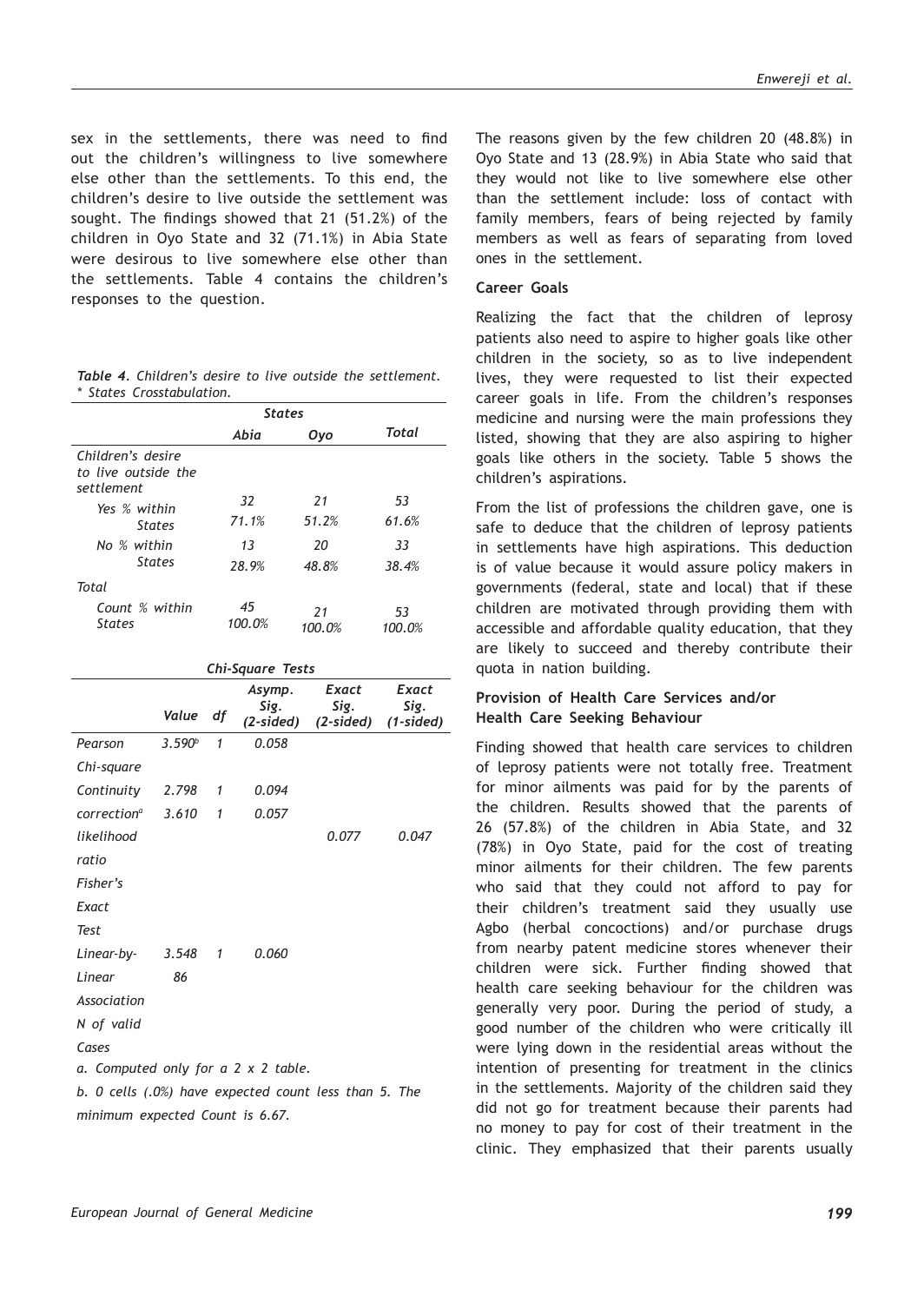|                                                    |                 |                                 | <b>States</b>          |                        |                        |
|----------------------------------------------------|-----------------|---------------------------------|------------------------|------------------------|------------------------|
|                                                    |                 |                                 | Abia                   | Oyo                    | <b>Total</b>           |
| Career goals of children<br>of leprosy patients by | <b>Teaching</b> | Count % within<br><b>States</b> | $\overline{2}$<br>4.4% | $\overline{2}$<br>4.9% | $\overline{4}$<br>4.7% |
| settlement                                         | Medicine        | Count % within<br><b>States</b> | 15<br>33.3%            | 16<br>39.0%            | 31<br>36.0%            |
|                                                    | Nursing         | Count % within<br><b>States</b> | 9<br>20.0%             | 6<br>14.6%             | 15<br>17.4%            |
|                                                    | <b>Business</b> | Count % within<br><b>States</b> | 1<br>2.2%              | 3<br>7.3%              | $\overline{4}$<br>4.7% |
|                                                    | Petty trading   | Count % within<br><b>States</b> | 2<br>4.4%              | $\mathbf{1}$<br>2.4%   | 3<br>3.5%              |
|                                                    | Preaching       | Count % within<br><b>States</b> | 3<br>6.7%              | $\mathbf{1}$<br>2.4%   | $\overline{4}$<br>4.7% |
|                                                    | Engineering     | Count % within<br><b>States</b> | 9<br>20.0%             | $\mathbf{1}$<br>2.4%   | 10<br>11.6%            |
|                                                    | Law             | Count % within<br><b>States</b> | 2<br>4.4%              | 10<br>24.4%            | 12<br>14.0%            |
|                                                    | Banking         | Count % within<br><b>States</b> | 2<br>4.4%              | 1<br>2.4%              | 3<br>3.5%              |
| Total                                              |                 | Count % within<br><b>States</b> | 45<br>100.0%           | 41<br>100.0%           | 86<br>100.0%           |

|  |  |  |  |  |  |  |  |  |  |  | Table 5. Career goals of the children of leprosy patients by settlement. |
|--|--|--|--|--|--|--|--|--|--|--|--------------------------------------------------------------------------|
|--|--|--|--|--|--|--|--|--|--|--|--------------------------------------------------------------------------|

|                  | <b>Chi-Square Tests</b> |    |             |
|------------------|-------------------------|----|-------------|
|                  |                         |    | Asymp.      |
|                  | Value                   | Df | Sig.        |
|                  |                         |    | $(2-sided)$ |
| Pearson          | $14.878^{\circ}$        | 8  | 0.062       |
| Chi-Square       | 16,406                  | 8  | 0.037       |
| Likelihood ratio | 0.000                   | 1  | 0.990       |
| Linear-by-Linear | 86                      |    |             |

*Association*

*N of Valid Cases*

*a. 11 cells (61.1.9%) have expected count less than 5. The minimum expected count is. 1.43.*

buy drugs from nearby chemist whenever they were sick.

# **Health Care Control Programmes**

The children were asked whether health care control programmes like HIV/AIDS, immunizations, family planning, sex education and others are provided to them in settlements. The children's response revealed that little or no health care control programmes were available to them. Further finding showed that 31 (75.6%) of the children in Oyo State, and 25 (55.6%) in Abia State had poor knowledge of HIV/AIDS prevention, as well as methods of family planning.

For protection against leprosy, the finding revealed no formal provision of prophylaxis to the children. About 20 (48.8%) of the children in Oyo and 29 (64.4%) in Abia States confirmed sharing leprosy drugs especially dapsone with their parents. But this was at the instance of their parents.

The study found that 6 (6.9%) of the children studied, made up of 4 (9.8%) in Oyo State and 2 (4.4%) in Abia State were infected with leprosy and they were all on treatment as at the time of study.

Another important finding is the frequency at which the female children of the leprosy patients cohabited with the opposite sex in the settlements. Finding showed that out of a total of 33 female children of leprosy patients studied, 11 (33.3%) comprising 7 (21%) in Oyo and 4 (12%) in Abia, without being properly married, were living and making babies with the opposite sex in the settlements. Out of the 11 females who are cohabiting with the opposite sex, 4 (22.2%) in Oyo State and 3 (20%) in Abia State respectively were pregnant while 3 (16.7%) in Oyo and 1 (6.7%) in Abia were nursing babies.

# **DISCUSSION and CONCLUSIONS**

Contrary to expectations, the children of leprosy patients had limited access to health care and social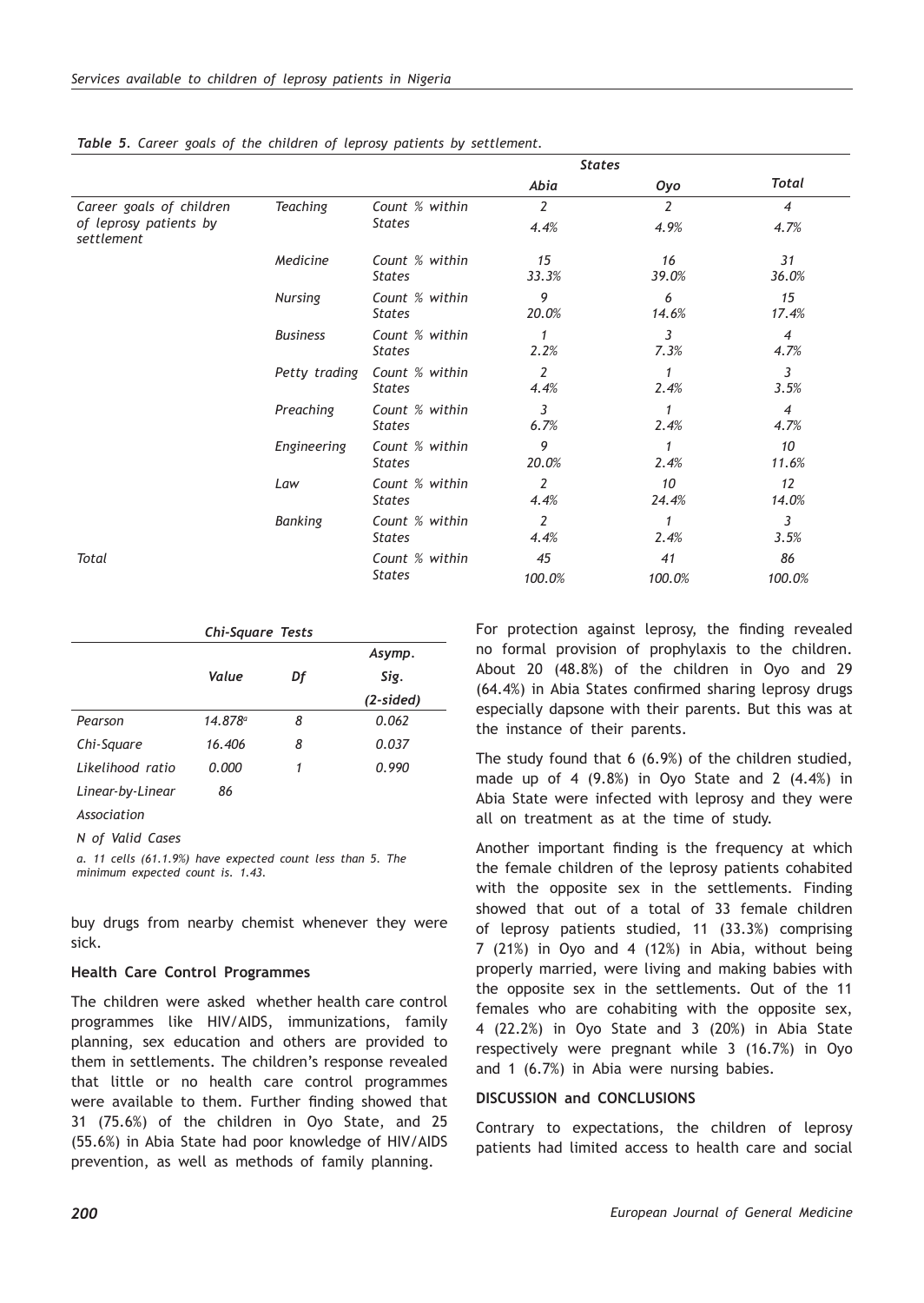services like HIV/AIDS, family planning, sex education, immunization, free education and others showing that the governments (federal, state and local) pay little or no attention to providing social services to children of leprosy patients in the settlements. The finding that there were limited social services to children of leprosy patients in settlements agrees with that of (13-15) where children of leprosy patients were excluded from most health programmes in the society.

The fact that a good proportion of children of leprosy patients studied cohabited with the opposite sex and had babies without being properly married indicates high promiscuous sex life among children of leprosy patients in settlements. The finding on high promiscuous sex life among children of leprosy patients in settlements, agrees with the findings of (4) among children in rehabilitation institutions. This finding reveals lack of family planning services including sex education in the settlements. This suggests the need to stress safer sex practices as well as the need to reduce the population of mature children of leprosy patients resident in the settlements so as to minimize the risk of unprotected sex.

Lack of prophylactic treatment to children of leprosy patients in settlements as noted in the study, negates WHO 1980 and 1988 recommendations that individuals exposed to leprosy infection should be given prophylaxis for effective control measures. This lack of prophylactic treatment to children of leprosy patients might be one of the major contributing factors to the 6 (6.9%) of the children found infected with leprosy during the period of study.

Social integration of the children of leprosy patients with others in school was excellent. The large number of the children who participated with others in extracurricular activities signified this. With the high participation of children in extracurricular activities, it is easy to understand why in this study there was high school attendance despite the fact that a good number of the parents of the children paid school fees. The finding that the children of leprosy patients had high school attendance is at variance with that of four different studies (10,11,13,14), which reported low school attendance for children of leprosy patients because of discrimination.

As expected, a good proportion of the children expressed the desire to live somewhere else other than the settlement indicating the children's desire to fully integrate and enjoy social services like others in the society. This finding agrees with that of

(2,4) that children of leprosy patients prefer to live outside the settlements so as to freely attend social functions like other children. Because of the limited interaction some of the children of leprosy patients experienced with others in the society, especially with their family members, it is safe to conclude that their life in the settlements could be boring and discriminatory. Thus, efforts should be geared towards ensuring that children of leprosy patients as well as their parents, on discharge, are reunited with their relations outside the settlements. This reunion will help reduce the rising population of leprosy patients and their children resident in settlements as well as the discrimination and isolation they experience while in the settlements.

Again, the idea that a good number of the children of leprosy patients had excellent ideas of their career goals is of value to the study. This suggests that if policy makers motivate these children through opportunities for free education and improved health care services, that the children are likely to realize their life goals thereby live independent and fulfilled lives.

# **Recommendations**

**Free education:** Free education should be provided to children of leprosy patients. Expecting leprosy patients with no meaningful means of livelihood to pay their children's school fees would increase their financial burden, reduce the chances of their children attending school regularly thereby affect the possibility of achieving their life goals. Free education would encourage regular school attendance.

# **Inclusion in Health Care Prevention Programmes**

Policy planners should include children of leprosy patients when planning national health care prevention programmes like immunization services, HIV and AIDS prevention, family planning services and others. This recommendation is made based on the finding that little or no health care prevention programme is available to children of leprosy patients. Extending health care prevention services to children of leprosy patients would reduce risky sex practices and protect them from sexually transmitted infections including HIV. This will also reduce the poor knowledge of HIV and AIDS prevention as well as family planning methods found among the children during the study.

**Prophylactic treatment:** Considering the fact that children of leprosy patients live with their parents in the settlements, where they are prone to several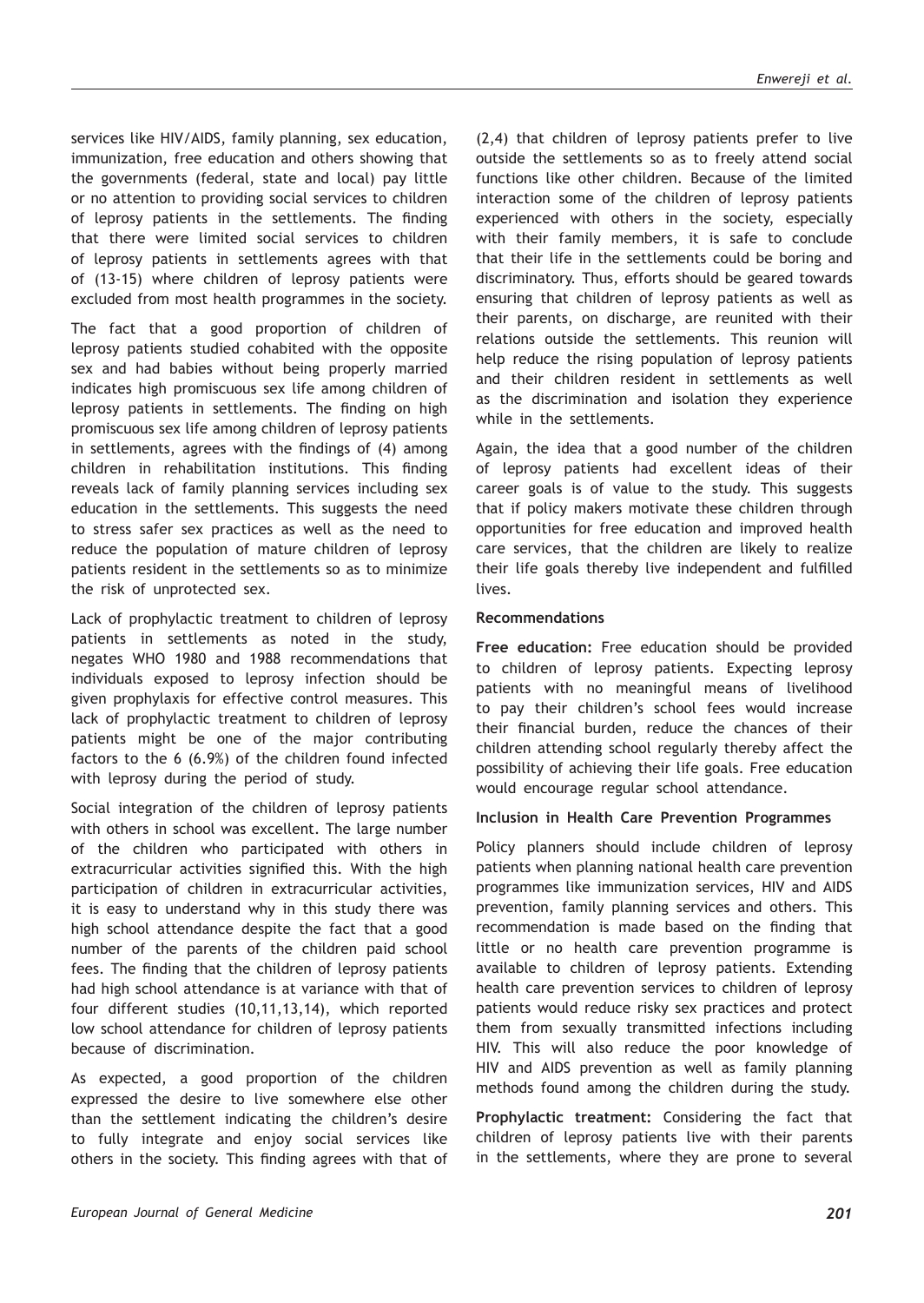infections, and also the number of children who are already infected with leprosy, there is need to protect them against all forms of infection including leprosy. This is in line with the recommendations of the World Health Organization, that prophylaxis should be given to individuals exposed to leprosy infection.

**Free health care services for all forms of treatment:** Free health care services to children of leprosy patients should include treatment for minor ailments. This will help to improve the health seeking behaviour of children of leprosy patients thereby reduce the tendency to practice self-medication.

**Periodic review of services available to children of leprosy patients:** There should be periodic review of services available to children of leprosy patients in Nigeria. This will enable researchers to note the extent to which governments (local, state and federal) include the children of leprosy patients in most welfare programmes during national budgets.

Also the research findings should be made available to stakeholders in leprosy control programmes such as leprosy settlement authorities, interested persons, religious groups, NGOs, and governments for their information and guidance in their commitments to leprosy control.

# *Acknowledgement*

*We sincerely appreciate the academic contributions of Dr. F.O. Omokhodion, Dr. E.A. Olumide, Prof. J.A. Adeniyi, Prof. O Oladepo, and Professor A. Oyemade. We also thank the Directors of the three settlements, the three Leprologists in settlements for their informed consent. We are grateful to the leprosy patients for their cooperation in making their children easily available.*

# *REFERENCES*

- *1. Brown JAK. Leprosy Folk-lore in Southern Nigeria Leprosy Review 1937; 8: 157-60.*
- *2. Chukwu JN, Ekekezie UM. The Leprosy Centre Uzuakoli 1932-1992. Owerri: Production Commercial Limited 1992.*
- *3. Smith WCS, Jesudasan K. The Elimination of Leprosy and Prospects for Rehabilitation. Lancet 1993; 341: 89-90.*
- *4. Oyemade A, Olugbile A. Barriers to the Rehabilitation of the Handicapped in Nigeria. Public Health London 1981; 95: 82-6.*
- *5. Lever P. Bijlmakers L, Zwanikken P, Saunderson R. Health systems Research in Leprosy control. What Contributions can it make? Leprosy Review 1998; 69: 122-7.*
- *6. Hogeweg M, Faber W. Progression of Eye Lesions in Leprosy: Ten years follow up study in the Netherlands. Int J Leprosy 1991; 59: 392-6.*
- *7. Cull JC, Hardy RE. Understanding the Psychological Aspects of Disability in Understanding Disability for social and Rehabilitation Services. Illinois: Thomas Springfield 1973.*
- *8. Dwivedi MP. A Study of Medico-Social Problems of cured Leprosy Cases in the Pandri Village of Raipur District. J Leprosy (India) 1974; 46: 245-52.*
- *9. Macaden VP. An Introduction to Community Based Rehabilitation in Leprosy. Partners Magazine for Paramedical 1996; 30: 3-5.*
- *10. Rotherge A. Leprosy: Psychosocial–Somatic Phenomenon. Int J Leprosy 1975; 43: 62–3.*
- *11. Rao PS, Kumar J, Mani K, Melville C. Impact of MDT on Incidence Rates of Leprosy Among Household Contacts. Int J Leprosy 1989; 57: 647-50.*
- *12. Becker G, Arnold R. Stigma as a social and cultural construct. In: Ainlay SC, Becker G Coloman LM (eds). The dilemma of difference–a multidisciplinary view of stigma. New York: Plenum Publishers 1986: 39-57.*
- *13. Oliveira MH. The effects of leprosy on men and women: A gender study. Gender Tropical Diseases 1997; 4: 1–9.*
- *14. Pimpawun B. "Khi Thut" The Disease of Social Loathing: An Anthropological Study of the Stigma of Leprosy in Rural North East Thailand. In Social and Economic Research Project Report 1994; 16: 1-45.*
- *15. Hewett RM. The Emotionally Disturbed Child in the Classroom. Boston: Allyn and Bacon 1968.*
- *16. Levi L. Society, Stress and Disease: The Psychosocial Environment and Psychosomatic Diseases. London, New York and Toronto: Oxford University Press, 1971.*
- *17. Selvapandian AJ, Richard J, Wilson JF. Comparisons of Attitude to Leprosy Between Rural and Urban Dwellers. Journal of Leprosy in India 1972; 44: 69–70.*
- *18. Hasselblad OW. Psycho-social Aspects of Leprosy PAHO Bulletin 1974; 8: 283-8.*